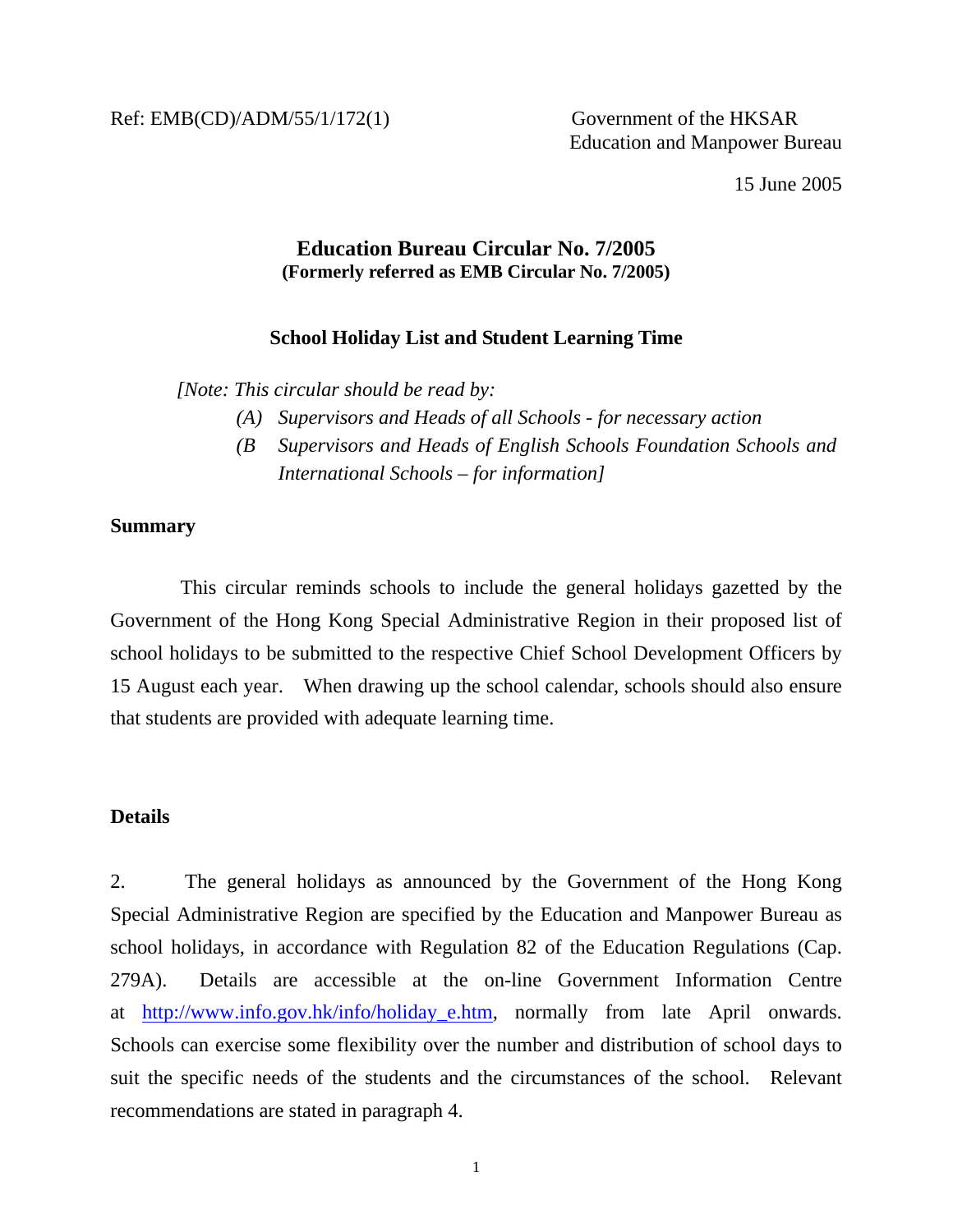3. School Supervisors are requested to comply with Regulation 79 of the Education Regulations (Cap. 279A) and to submit a proposed list of holidays for the coming school year to their respective **Chief School Development Officers** in the form of a school calendar before 15 August each year. They are also requested to ensure that the proposed list of school holidays is approved by the School Management Committee and has the support of parents. Regulation 79 of Cap 279A reads:

> "The Supervisor shall send to the Permanent Secretary for Education and Manpower before 15 August in each year notice of all holidays it is intended to give in the coming school year, including any special holidays given in honour of any particular event, and of all dates on which the usual work of the school be suspended."

4. In drawing up the school calendar, schools should consider the interests of students, teachers and other stakeholders and bear in mind that the quality of learning and the maximization of learning time are equally important. Primary and secondary schools should also take the following points into special consideration:

- For public sector schools, the number of school holidays, which should include public holidays, shall be 90 days a year, with three additional discretionary holidays.
- To be consistent with the recommendation of the Curriculum Development Council stated in the Basic Education Curriculum Guide prepared in 2002, there should be no less than 190 school days for whole-day schools and 209 school days for bi-sessional primary schools in a school year.
- Schools should adopt measures to maximize student learning time. For example, avoid spending too much time on tests and examinations and put more emphasis on "Assessment for Learning".